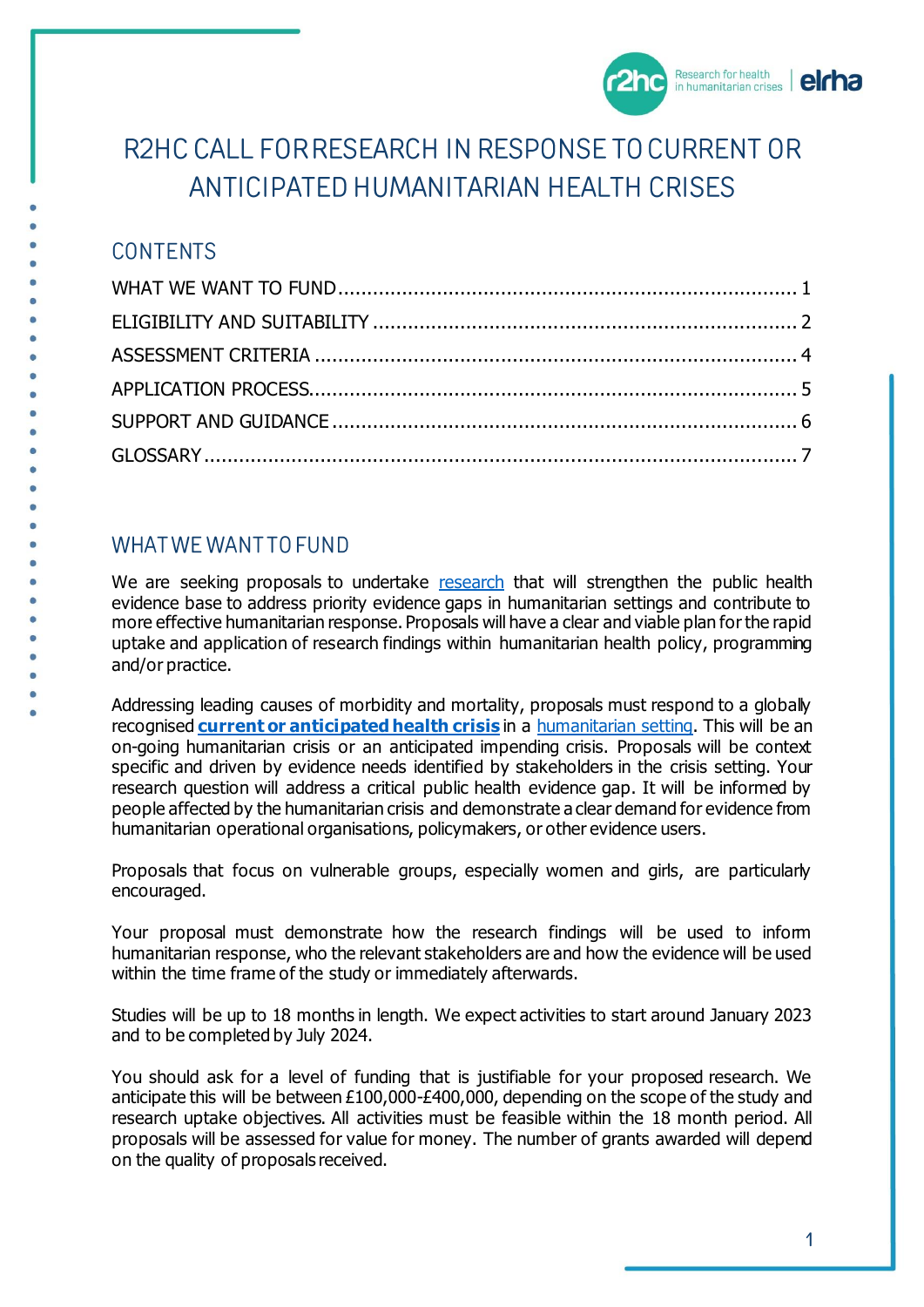# ELIGIBILITY AND SUITABILITY

# **WHO CAN APPLY**

As a minimum, your research consortium must include:

- $\checkmark$  A research institution from the country(s) or region(s) in which the research study will take place
- $\checkmark$  An operational humanitarian organisation

As a minimum, your research team members must include:

- $\checkmark$  A principal investigator (or co-PIs)
- $\checkmark$  A research uptake focal point

Team members can come from a range of organisations including academic or other research institutions, operational humanitarian organisations, government organisations, individual experts, and local non-governmental or community-based organisations. We encourage the building of collaborative partnerships that respect local leadership and research expertise.

Given the relatively short time frame of this Call, we encourage applications from established research-practice partnerships with a track record of collaborating on a chosen topic and which can demonstrate a shared focus on working together post-grant to sustain uptake and impact. Research teams will need to be 'positioned for impact', with established stakeholder relationships in place, and contextual knowledge and understanding reflected in the proposal, demonstrating how uptake and application of research will take place.

# Principal Investigator/s

Research teams must be led by an experienced Principal Investigator(s). This individual must have:

- $\checkmark$  A PhD in a relevant academic field
- $\checkmark$  Experience of conducting similar research in equivalent settings
- $\checkmark$  Multiple peer-reviewed articles on relevant topics published in academic journals

# Humanitarian partner(s)

Humanitarian expertise will be drawn from a humanitarian organisation located in the country, and preferably the locality, where the study will take place. This partner can be from a relevant government institution responding to the identified crisis, a local NGO, or an in-country based international NGO or other international organisation. The humanitarian partner(s) must be able to demonstrate a commitment to using evidence from the study to inform their humanitarian programmes.  

# Research uptake focal point

Each team must include a research uptake focal point(s) with the necessary skills, competencies and seniority to oversee strategic uptake and dissemination planning for the study team. The focal point must be well positioned to influence key stakeholders at local, national, regional and/or global levels (as appropriate), and to lead on the coordination of stakeholder engagement and dissemination plans. Further information about our expectations on research uptake and impact can be found in our Research Uptake Guidance [note.](https://www.elrha.org/wp-content/uploads/2021/01/R2HC-Research-Uptake-Guidance-Note_2021.pdf)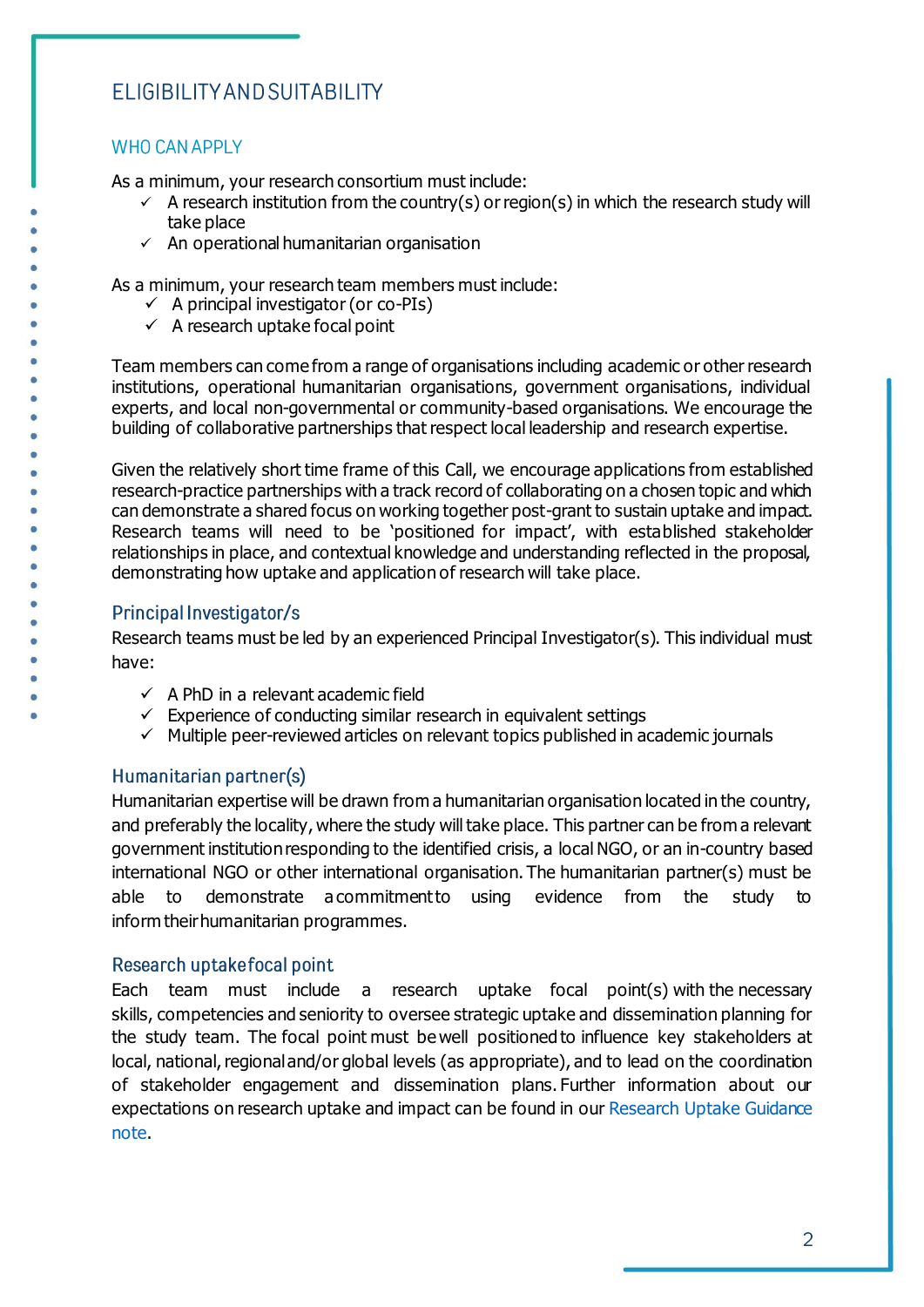### Lead applicant

The lead applicant is the organisation that submits the proposal and manages the research grant if your application is successful. Any organisation represented by members of the research team can be the lead applicant. We encourage LMIC lead applicants. The lead applicant cannot be a profit-seeking enterprise or an individual (although either may form part of a research team).

The PI is not required to beemployed by the lead applicantbut can belocated within another partner organisation.

The lead applicant organisation must be able to accept our standard [grant agreement](https://www.elrha.org/wp-content/uploads/2019/08/Elrha-Grant-Agreement-TEMPLATE-MERGE-Final-2019.pdf).

### **YOUR PROPOSAL**

It is important that you consider the following in your proposal:

### Research uptake

All of our funded work should have a measurable, positive impact on the health response to humanitarian crises**.** This means that all research should be designed so that humanitarian stakeholders can and will access the evidence produced, understand it, trust it and be able to apply it to policy and/or practice. To achieve this, research teams will need to be 'positioned for impact'. Intended research users (who we anticipate will be humanitarian policymakers and / or practitioners) should be closely associated with the team – either as team members, or as members of a research Steering Committee or its equivalent.

Local contextual knowledge and understanding will be reflected in the proposal, which will also demonstrate how uptake and application of research will take place through planned engagement and communications activities and dissemination of findings. We anticipate that most team members will be based in the study location and will be available to engage directly with relevant policy or practice stakeholders throughout the study period.   

### **Partnership principles**

ò

We promote research partnerships that are based on four principles: equity, mutual benefit, responsibility and transparency. All partners, including those based in the country/region where you plan to conduct research, must be involved in determining the research objectives, study design and budget. This co-creation approach should be applied in question framing, research design and delivery, and influencing strategy.

### **Community participation**

We promote close collaboration with, and the participation of, people and communities affected by crises as a core tenet of ethical research and humanitarian practice. We encourage engagement with target communities at all stages of the research process. Our [Research Ethics Toolkit](https://www.elrha.org/wp-content/uploads/2015/01/ELRHA-Interactive-Flipcards-F3.pdf) provides guidance on how this might be done, with a series of prompts to consider during study design and implementation.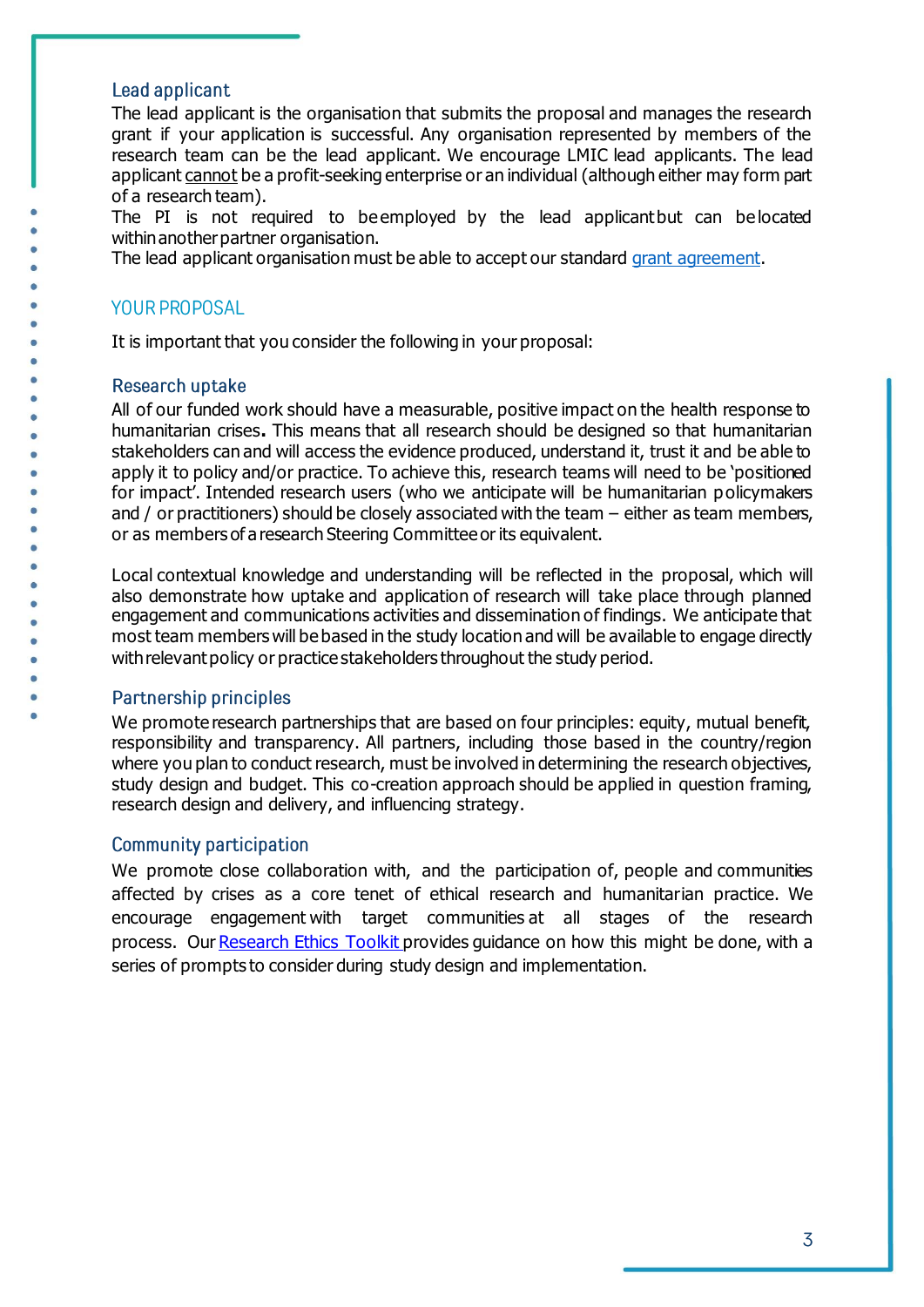# **WHAT COSTS WE WILL FUND**

You should refer to the **Eligible Cost Guidance**.

R2HC requires applicants to demonstrate how research findings will impact humanitarian health response, and influence stakeholders. Your budget should include adequate resources for research dissemination and uptake activities.

# **WHAT WE WILL NOT FUND**

The following are ineligible:

- Laboratory-based or clinical trials
- Development of diagnostics
- Systematic reviews

We do not fund research in countries that are not included in the DAC list of ODA recipients. or research involving non-crisis affected populations in low- and middle-income countries.

We will not generally pay for the **costs of interventions**. If the proposed research is linked to continuation of a specific intervention over the research period, evidence must be provided in the proposal that (other) funds are available to cover such costs. If in doubt, please email [r2hc@elrha.org](mailto:r2hc@elrha.org) for clarification.

# **ASSESSMENT CRITERIA**

All applications submitted to us are reviewed by our [Funding Committee](https://www.elrha.org/our-people/r2hc-funding-committee/) against five criteria:

# <span id="page-3-0"></span>**IMPACT**

Your application must demonstrate it is relevant to an identified gap/priority and explain how your research will strengthen the existing evidence base. You must demonstrate a viable pathway to impact.

# **METHODOLOGY**

Your research methodology must be clearly described and appropriate to the research objectives and the humanitarian context.

#### **FEASIBILITY**

Your proposal must be realistic in terms of timeframe, budget and anticipated operational challenges. Risks and ethical considerations must be addressed.

#### VALUE FOR MONEY

Your budget must be reasonable for the proposed package of work. Your proposal must represent value for money, balancing the anticipated impact with the level of funds requested.

#### **PARTNERSHIPS**

Your partnership must include research institutions and operational organisations that will facilitate the implementation of the research and uptake of findings. Your research team must include relevant experience and expertise.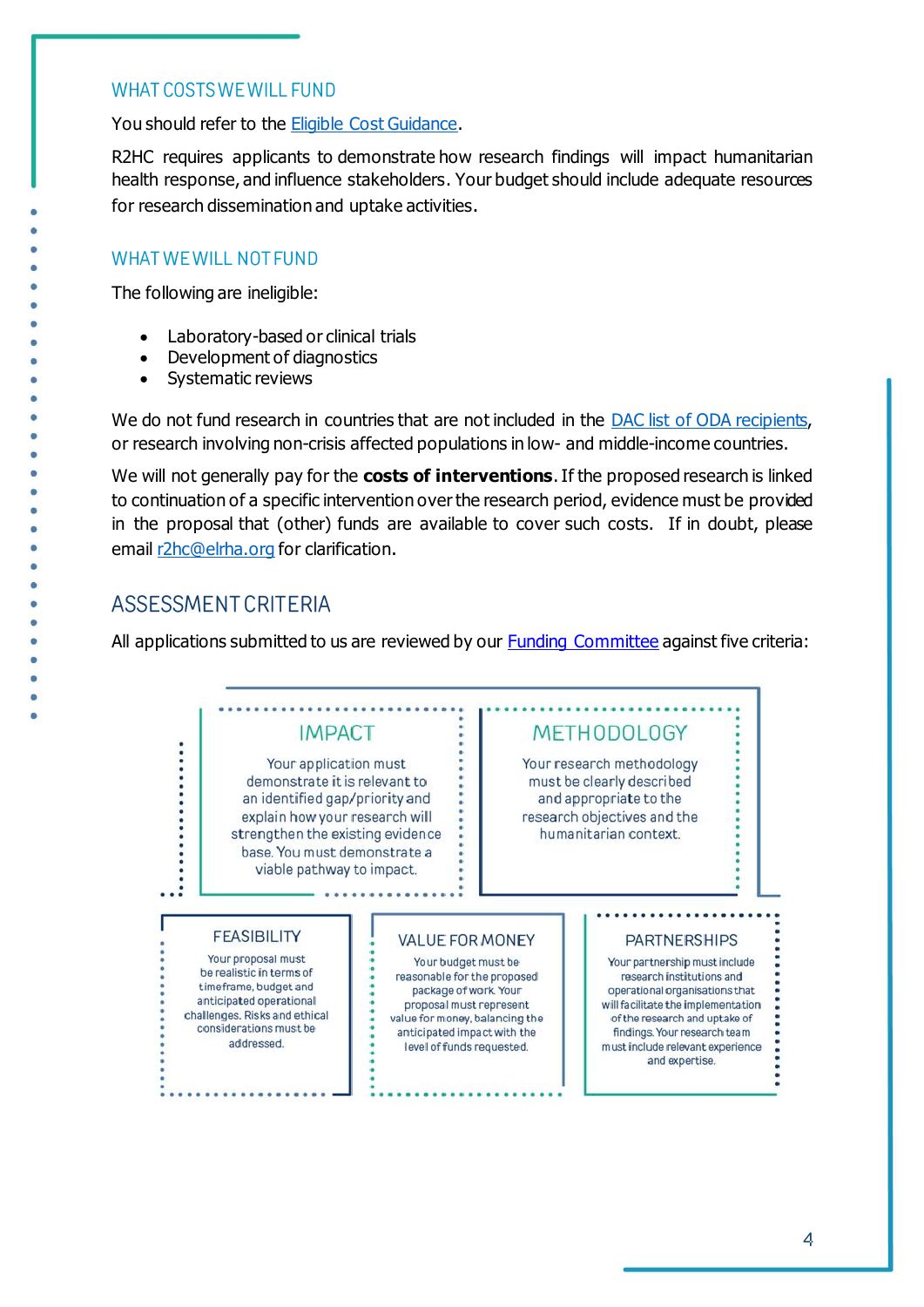# Methodology:

We welcome a variety of research methods, including qualitative and mixed methodologies, and research using primary or secondary data sources. Implementation and social science research is welcomed, as are economic evaluations or cost effectiveness analyses.

# Feasibility:

All proposed activities must be conducted in 18 months. You must have considered the operational feasibility of the research given any security or related constraints in the humanitarian context in which the study will take place

### Value for money:

<span id="page-4-0"></span>Value for money is primarily evaluated on submission of a Full Proposal application when you will be asked to provide a significantly more detailed budget than is required at Expression of Interest stage.

# **APPLICATION PROCESS**

There will be a two-stage selection process: an initial Expression of Interest (EOI) stage, and a subsequent Full Proposal stage for shortlisted applicants. Expressions of Interest should be submitted through the online Common Grant Application system. You will need to provide:

- $\checkmark$  details of your organisation
- $\checkmark$  information on the proposed research team and partners
- ✓ proposal abstract
- $\checkmark$  indicative budget and timeline
- $\checkmark$  checklist to confirm you meet all eligibility criteria

Applicants will need to register on the system before proceeding with applications. A link to the application system, where full instructions are provided, is available on the R2HC website.

# **Deadline**

Expressions of Interest must be submitted online by **17:00 (GMT) on 15 March 2022**.

# **Timeline**

<span id="page-4-1"></span>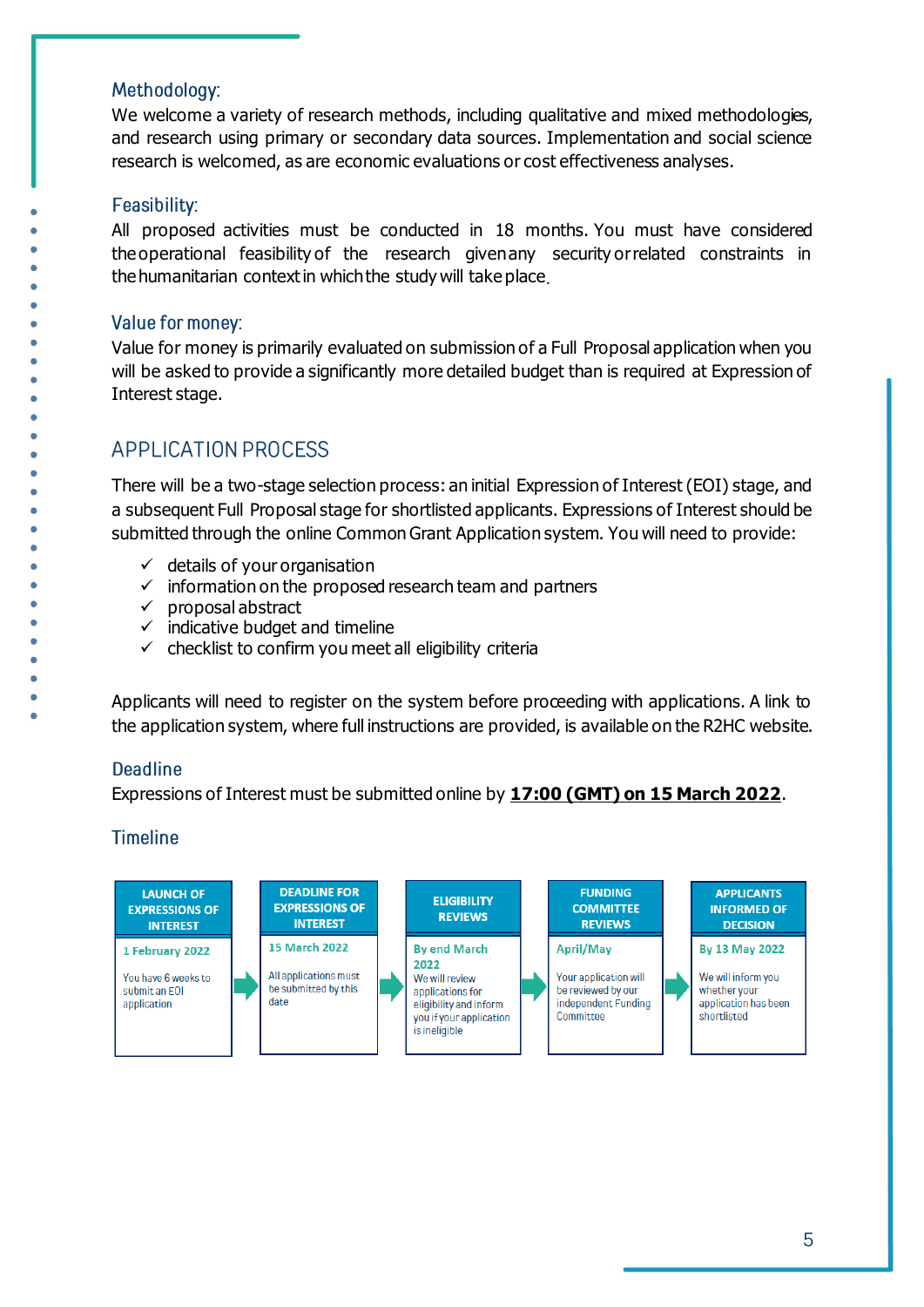

# SUPPORT AND GUIDANCE

If you have any questions about the funding call you should:

- 1. Refer to our Frequently Asked Questions on this [webpage](https://www.elrha.org/support/r2hc/application-guidance/#/faqs)
- 2. Attend the launch webinar and other relevant webinars
- 3. If your question has not been answered through these mechanisms, contact us at: R2HC@elrha.org

### **Guidance documents**

d ò

We have produced a number of useful reference documents that we encourage you to refer to when developing your application:

- [Application Guidance](https://www.elrha.org/support/r2hc/application-guidance/)
- [Humanitarian Health Evidence Review](https://www.elrha.org/researchdatabase/the-humanitarian-health-evidence-review/#:~:text=The%20Humanitarian%20Health%20Evidence%20Review%20is%20an%20evidence%20review%20of,health%20interventions%20in%20humanitarian%20crises.)
- [R2HC Research Ethics Tool](https://www.elrha.org/wp-content/uploads/2015/01/ELRHA-Interactive-Flipcards-F3.pdf)
- [R2HC Research Uptake Guidance Note](https://www.elrha.org/wp-content/uploads/2022/02/R2HC-Research-Uptake-Guidance-Note_2022.pdf)
- [Evidence Review of Gender-Based Violence Research Methodologies](https://www.elrha.org/researchdatabase/gender-based-violence-research-methodologies-humanitarian-settings/)
- [Due Diligence and Contracting FAQ's](https://www.elrha.org/wp-content/uploads/2022/01/Due-diligence-and-Contracting-FAQs_2022.pdf)
- <span id="page-5-0"></span>• [Elrha Grant Agreement template](http://agreement/)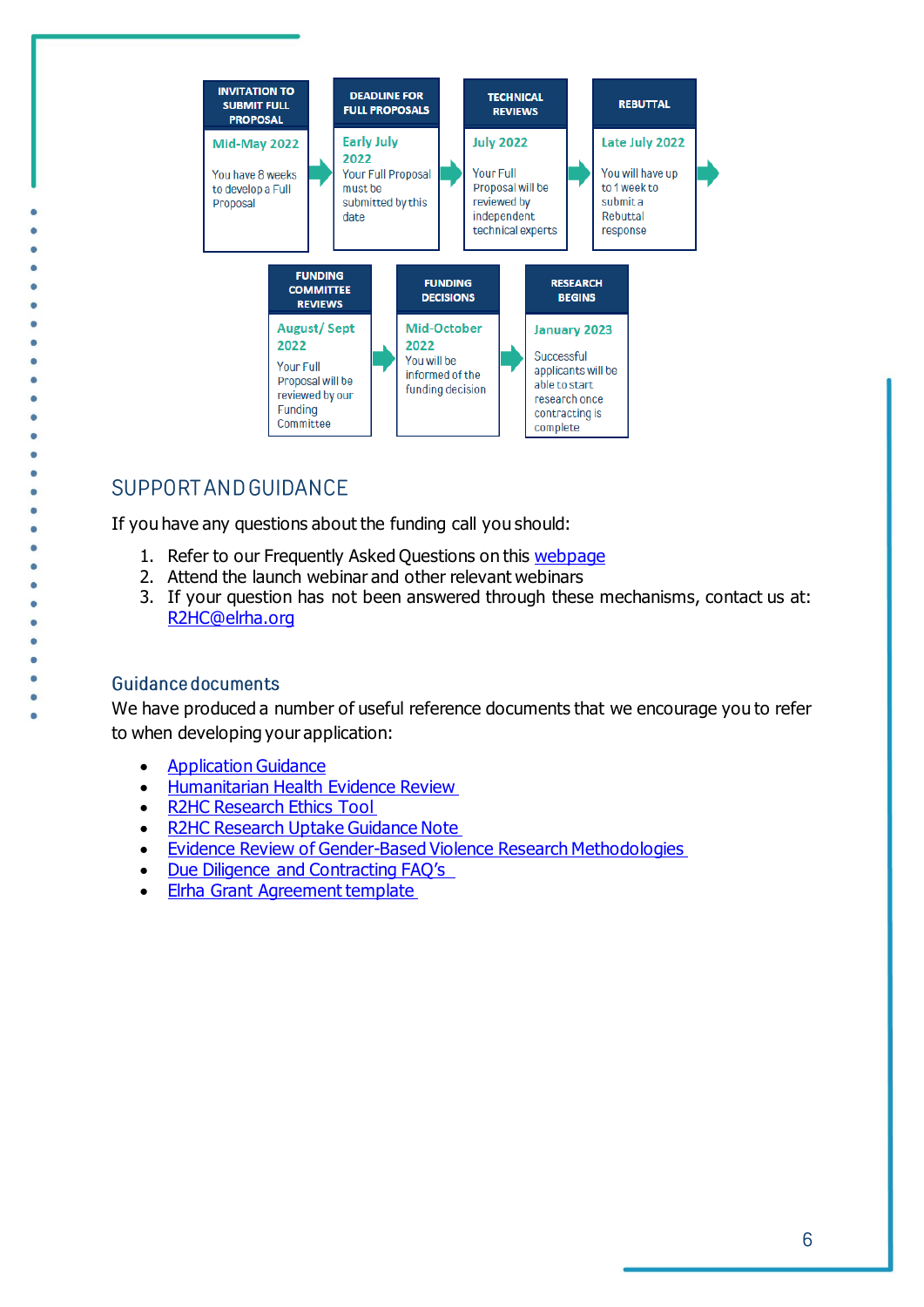# **GLOSSARY**

For the purpose of this funding call, we use the following definitions:

# <span id="page-6-1"></span>Current or anticipated health crisis:

A globally recognised current or anticipated impending humanitarian health crisis of significant scale. For current crises, UN OCHA (the United Nations Office for the Coordination of Humanitarian Affairs) provides [a global humanitarian overview](https://gho.unocha.org/) that lists countries and regions in which people currently require humanitarian assistance and protection[. ACAPS](https://www.acaps.org/countries) provides an analysis of humanitarian crises by severity level. For anticipated crises, analytical approaches can be used to predict with increasing confidence the occurrence and humanitarian impact of certain shocks (see UNOCHA's work on [Anticipatory Action\)](https://www.unocha.org/our-work/humanitarian-financing/anticipatory-action). Health emergencies might be precipitated by infectious disease outbreaks, food insecurity, environmental disasters, conflict and other causes.

### <span id="page-6-2"></span>Humanitarian settings:

Humanitarian settings include a range of contexts in which humanitarian needs have been identified (see above). This can include locations affected by conflict or environmental disasters, acute or protracted situations, complex emergencies, contexts in which refugees / IDPs are hosted, and rural or urban locations.

# Operational humanitarian organisation (or partner):

An organisation that is actively delivering programmes in a humanitarian setting. This can include international, national & local NGOs; UN agencies; government departments / ministries; and other non-state actors.

### <span id="page-6-0"></span>Research:

Research should include a methodical approach that will address a hypothesis or question. The research must be systematic and adhere to a rigorous protocol. Results will be high quality and publishable in a peer-reviewed academic journal.

The quality of the methodology will be examined by independent technical reviewers and expert members of the Funding Committee as part of the assessment of proposals. Proposals based on methodological approaches that do not meet the standards required to be published in a peer-review journal will not be funded.

Various checklists are available online to inform what should be included in the protocol design for research proposals, or to guide audiences when assessing the quality of published papers. An example is R2HC's [Qualitative Research Assessment Tool](https://www.elrha.org/wp-content/uploads/2020/02/Annex-5-Qualitative-Research-Assessment-Tool.pdf).

# Research institution or academic partner:

An establishment whose primary aim is undertaking research and whose staff have a track record of publishing in peer-reviewed academic journals. This category could include a government institution with a research focus, or an NGO with a dedicated research department whose staff have a track record of publishing in peer-reviewed academic journals and/or affiliation to an academic institution.